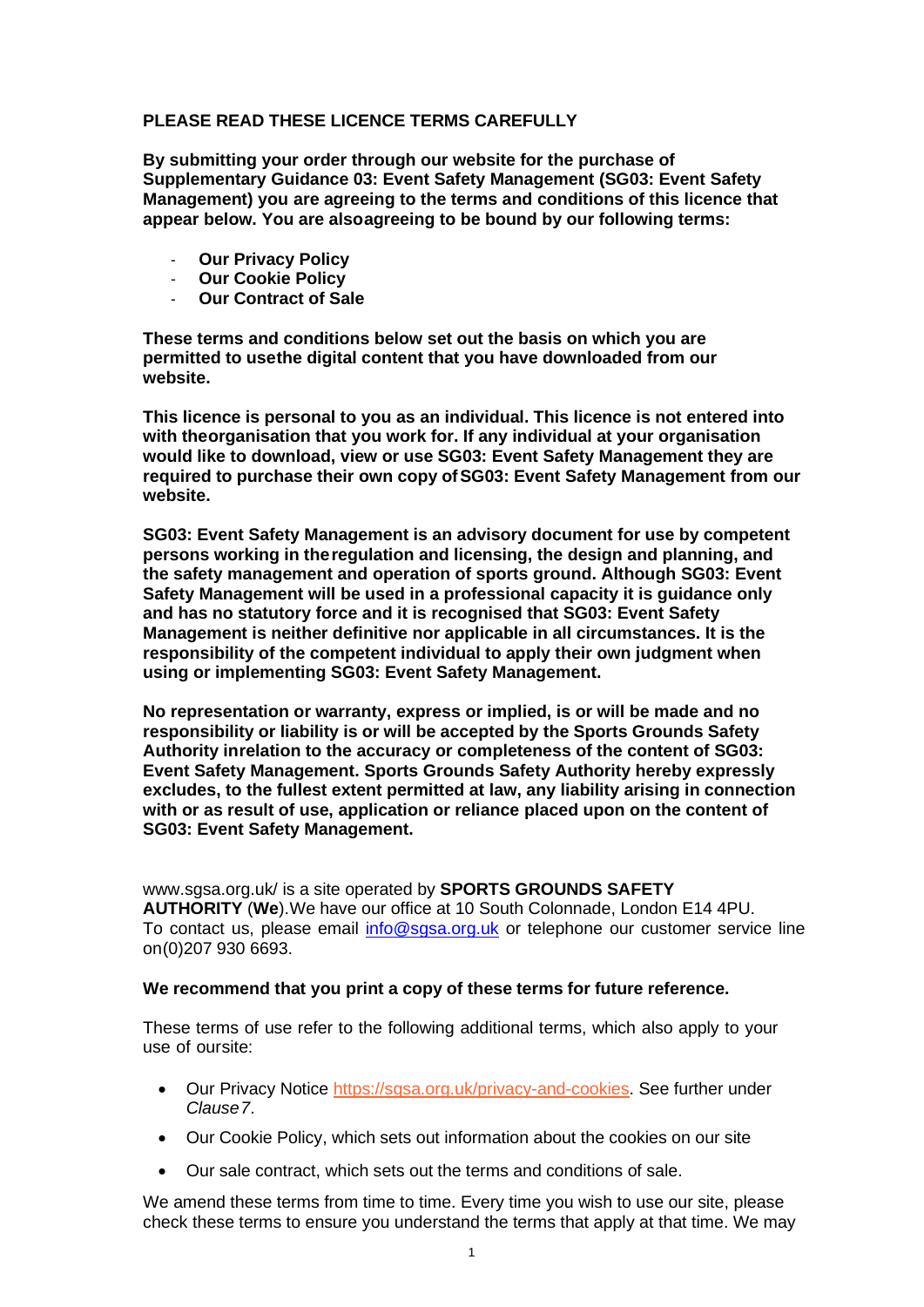update and change our site from time to time to reflect changes to our business priorities.

We do not guarantee that our site, or any content on it, will always be available or be uninterrupted. We may suspend or withdraw or restrict the availability of all or any part of our site for business and operational reasons. We will try to give you reasonable notice of any suspension or withdrawal.

You are also responsible for ensuring that all persons who access our site through your internetconnection are aware of these terms of use and other applicable terms and conditions, and thatthey comply with them.

# **Licence to Use SG03: Event Safety Management**

This licence agreement (**Licence**) is a legal agreement between you (**Licensee** or **you**) and theSports Grounds Safety Authority (**Licensor, us** or **we**) for the electronic, downloadable documentation known as the Supplementary Guidance 03: Event Safety Management (ISBN 978-1-3999-0248-9) (**SG03: Event Safety Management**).

Upon payment of any applicable fees by you, we license use of SG03: Event Safety Management to you on thebasis of this Licence. We do not sell SG03: Event Safety Management to you and we remain the owners of SG03: Event Safety Management at all times.

If you choose, or you are provided with, a user identification code, password or any other piece of information as part of our security procedures, you must treat such information as confidential. You must not disclose it to any third party.

We have the right to disable any user identification code or password, whether chosen by youor allocated by us, at any time, if in our reasonable opinion you have failed to comply with anyof the provisions of these terms of use.

If you know or suspect that anyone other than you knows your user identification code or password, you must promptly notify us at [info@sgsa.org.uk](mailto:info@sgsa.org.uk) or telephone our customer service line on (0)207 930 6693.

### **1 Licence**

- 1.1 In consideration of you agreeing to abide by the terms of this Licence, the Licensor hereby grants to you a personal, non-exclusive, non-transferable, non-sub-licensable, perpetual licence to download, view and use SG03: Event Safety Management on the terms of this Licence. This licence is personal to you as an individual. This licence is not entered intowith the organisation that you work for.
- 1.2 You may only:
	- 1.2.1 **download on three (3) occasions** a copy of SG03: Event Safety Management; and
	- 1.2.2 view and use the downloaded copy of SG03: Event Safety Management.

### **2 Restrictions**

2.1 This licence is strictly limited to you. SG03: Event Safety Management may be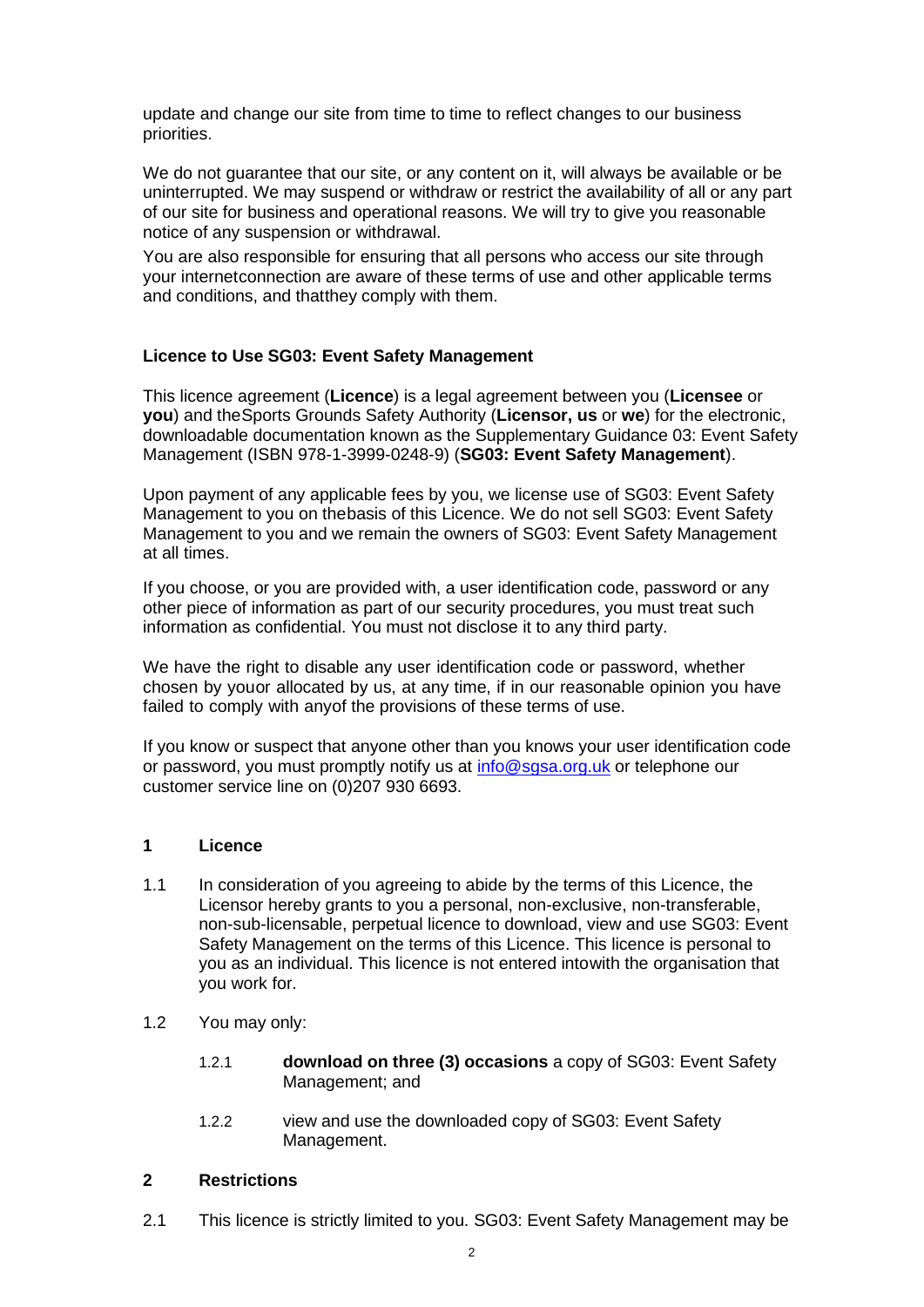used in your professional capacity but solely by you. Except for the licence set out in clause 1 of this Licence, no other use or exploitation of SG03: Event Safety Management is permitted.

- 2.2 You undertake that you will **not** do any of the following acts or permit any third party todo any of the following acts with SG03: Event Safety Management (or any part of SG03: Event Safety Management):
	- 2.2.1 publish, publicly display, make available to the public, communicate by anymeans, or in any format;
	- 2.2.2 share, distribute, transmit, rent, lease, sub-license, loan, transfer, assignSG03: Event Safety Management to any other person or organisation;
	- 2.2.3 sell, translate, change, amend, merge, adapt, vary, alter, modify;
	- 2.2.4 reproduce, copy, link to or frame SG03: Event Safety Management;
	- 2.2.5 remove, bypass, circumvent, neutralise, modify or alter the copyright notice or watermark or remove any other technological protection measures or identification as they appear on SG03: Event Safety Management; or
	- 2.2.6 disassemble, de-compile, convert, reverse engineer or create derivativeworks based on the whole or any part of SG03: Event Safety Management.

### **3 Intellectual property rights**

- 3.1 You acknowledge that:
	- 3.1.1 all Intellectual Property Rights in SG03: Event Safety Management throughout the world belong to us;
	- 3.1.2 all derivative works, including works generated or developed following the date of this Licence which is based on SG03: Event Safety Management or an underlyingwork in relation to this, throughout the world belong to us.
	- 3.1.3 that rights in SG03: Event Safety Management are licensed (not sold) to you; and
	- 3.1.4 that you have no intellectual property rights in, or to, SG03: Event Safety Management other than the right to use SG03: Event Safety Management in accordance with the termsof this Licence.
- 3.2 You acknowledge that all rights not expressly granted to you in these terms arereserved to us.
- 3.3 In this Licence the term "Intellectual Property Rights" means patents, utility models, rights to inventions, copyright and neighbouring and related rights, moral rights, trademarks and service marks, business names and domain names, rights in get-up and trade dress, goodwill and the right to sue for passing off or unfair competition, rights in designs, rights in computer software, database rights, rights to use, and protectthe confidentiality of, confidential information (including know-how and trade secrets) and all other intellectual property rights, in each case whether registered or unregistered and including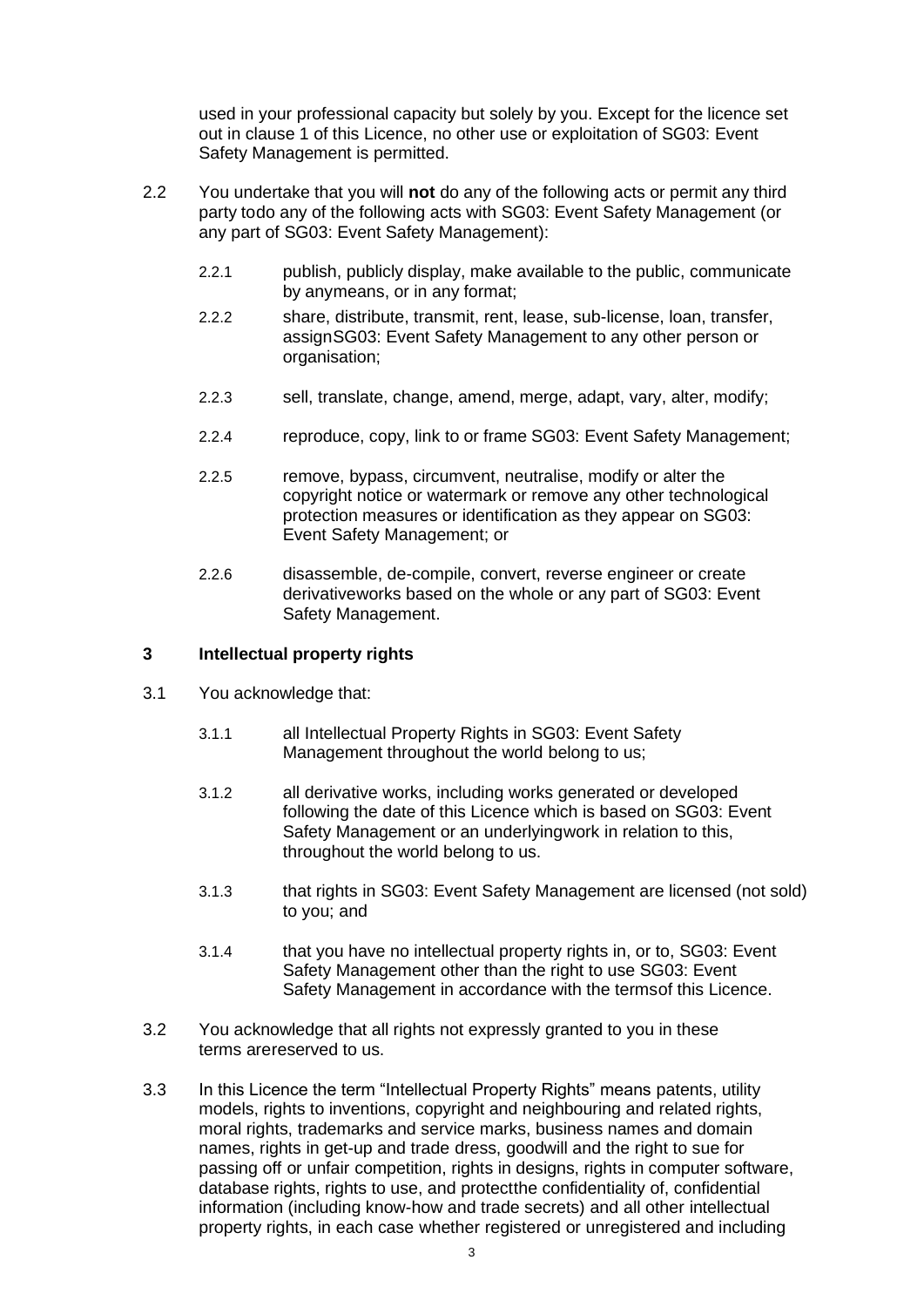all applications and rights to apply for and be granted, renewals or extensions of, and rights to claim priority from, such rights and all similar orequivalent rights or forms of protection which subsist or will subsist now or in the future in any part of the world.

# **4 Warranties and liability**

- 4.1 Save where expressly provided, all conditions, warranties or other terms which might have effect between the parties or be implied or incorporated into this Licence or any collateral contract, whether by statute, common law or otherwise, are hereby excludedto the maximum extent permitted by law.
- 4.2 To the fullest extent permitted by law, the Licensor shall not be liable to the Licensee for any costs, expenses, loss or damage (whether direct, indirect or consequential, and whether economic or other) arising from the Licensee's exercise of the rights granted toit under this Licence.
- 4.3 Both parties acknowledge and agree that sports ground owners and/or operators are responsible for their respective sports grounds and by publishing SG03: Event Safety Management theLicensor in no way assume liability for any costs, expenses, loss or damage (whether direct, indirect or consequential, and whether economic or other) arising from the Licensee's use of SG03: Event Safety Management.
- 4.4 The Licensee shall indemnify the Licensor against all liabilities, costs, expenses, damages and losses (including any direct, indirect or consequential losses, loss of profit, loss of reputation and all interest, penalties and legal costs (calculated on a full indemnity basis) and all other professional costs and expenses) suffered or incurred bythe Licensor arising out of or in connection with:
	- 4.4.1 the Licensee's breach or negligent performance or nonperformance of this Licence;
	- 4.4.2 the enforcement of this Licence; and
	- 4.4.3 any claim made against the Licensor by a third party for death, personal injury or damage to property arising out of or in connection with the use ofSG03: Event Safety Management by the Licensee.
- 4.5 If a payment due from the Licensee under this clause is subject to tax (whether by wayof direct assessment or withholding at its source), the Licensor shall be entitled to receive from the Licensee such amounts as shall ensure that the net receipt, after tax, to the Licensor in respect of the payment is the same as it would have been were the payment not subject to tax.
- 4.6 Nothing in this clause shall restrict or limit the Licensor's general obligation at law to mitigate a loss it may suffer or incur as a result of an event that may give rise to a claimunder this indemnity.
- 4.7 Nothing in this Licence shall have the effect of excluding or limiting any liability for fraudor death or personal injury caused by negligence.

# **5 Termination**

5.1 We may terminate this Licence immediately by written notice to you if you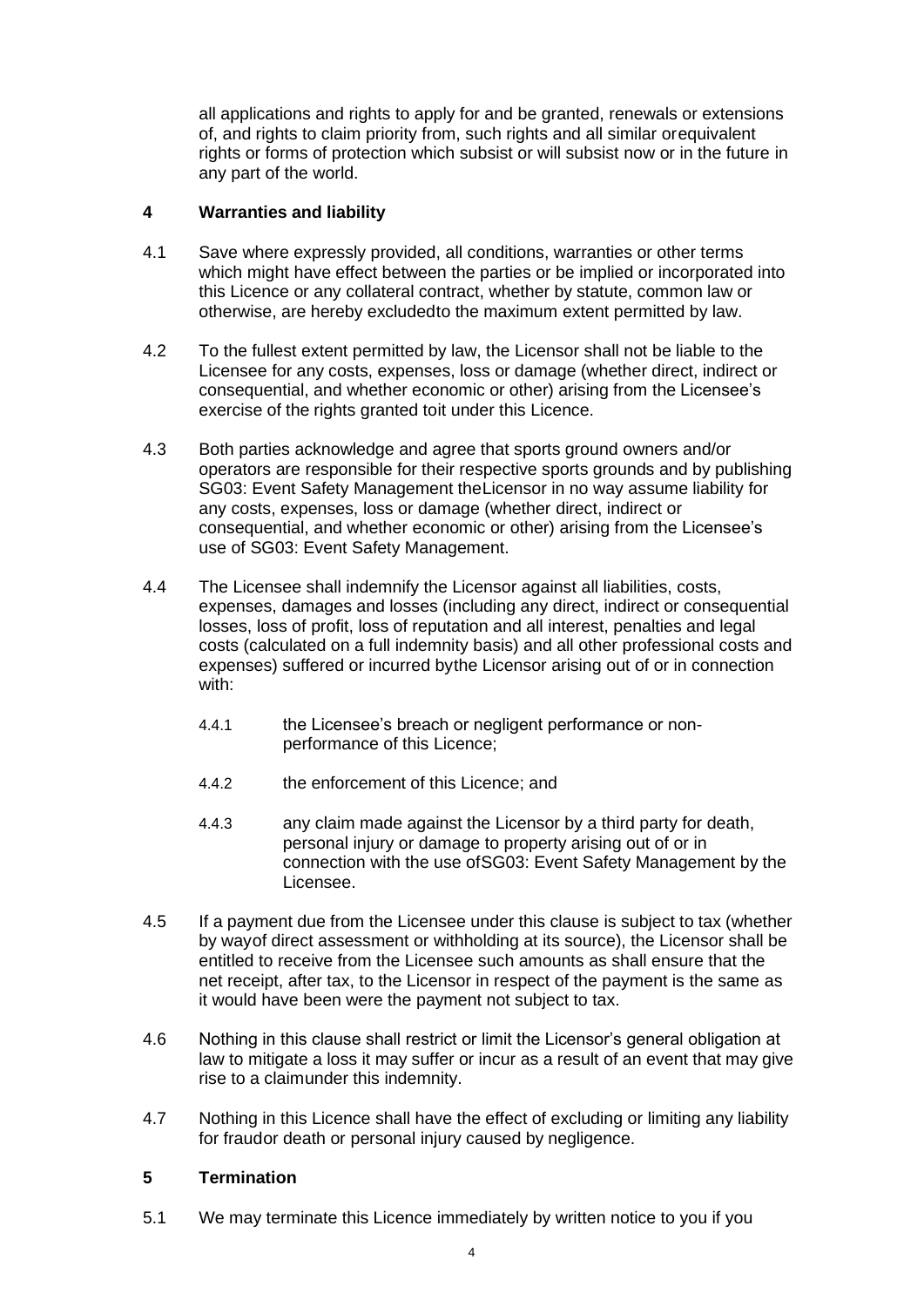commit amaterial or persistent breach of this Licence which you fail to remedy (if remediable)within 14 days after the service of written notice requiring you to do so.

- 5.2 Upon termination for any reason:
	- 5.2.1 all rights granted to you under this Licence shall cease;
	- 5.2.2 you must cease all activities authorised by this Licence; and
	- 5.2.3 you must immediately delete SG03: Event Safety Management from all computer equipment in your possession and immediately destroy or return to us (at our option) all copies of SG03: Event Safety Management then in your possession, custodyor control and, in the case of destruction, certify to us that you have done so.

# **6 Communications between us**

- 6.1 If you wish to contact us in writing, or if any condition in this Licence requires you to give us notice in writing, you can send this to us by email to [info@sgsa.org.uko](mailto:info@sgsa.org.uk)rpost to Sports Grounds Safety Authority at 10 South Colonnade, London, E14 4PU.
- 6.2 If we have to contact you in writing, we will do so by email or by post to the address youprovide or confirm to us. All other notices from us will be displayed on our website from time to time.

# **7 How we may use your personal information**

- 7.1 We will only use your personal information as set out in Our Privacy Notice.
- 7.2 Each party may disclose the other party's confidential information:
	- 7.2.1 to its employees, officers, representatives or advisers who need to know such information for the purposes of exercising the party's rights or carryingout its obligations under or in connection with this agreement. Each party shall ensure that its employees, officers, representatives or advisers to whom it discloses the other party's confidential information comply with thisclause 7.2; and
	- 7.2.2 as may be required by law, a court of competent jurisdiction or anygovernmental or regulatory authority.
- 7.3 No party shall use any other party's confidential information for any purpose other thanto exercise its rights and perform its obligations under or in connection with this agreement.

# **8 Other important terms**

- 8.1 The Licensee shall comply with all applicable laws in performing its obligations andexercising its rights under this Licence.
- 8.2 This Licence does not give rise to any rights under the Contracts (Rights of ThirdParties) Act 1999 to enforce any term of this Licence. The rights of the parties torescind or vary this Licence are not subject to the consent of any other person.